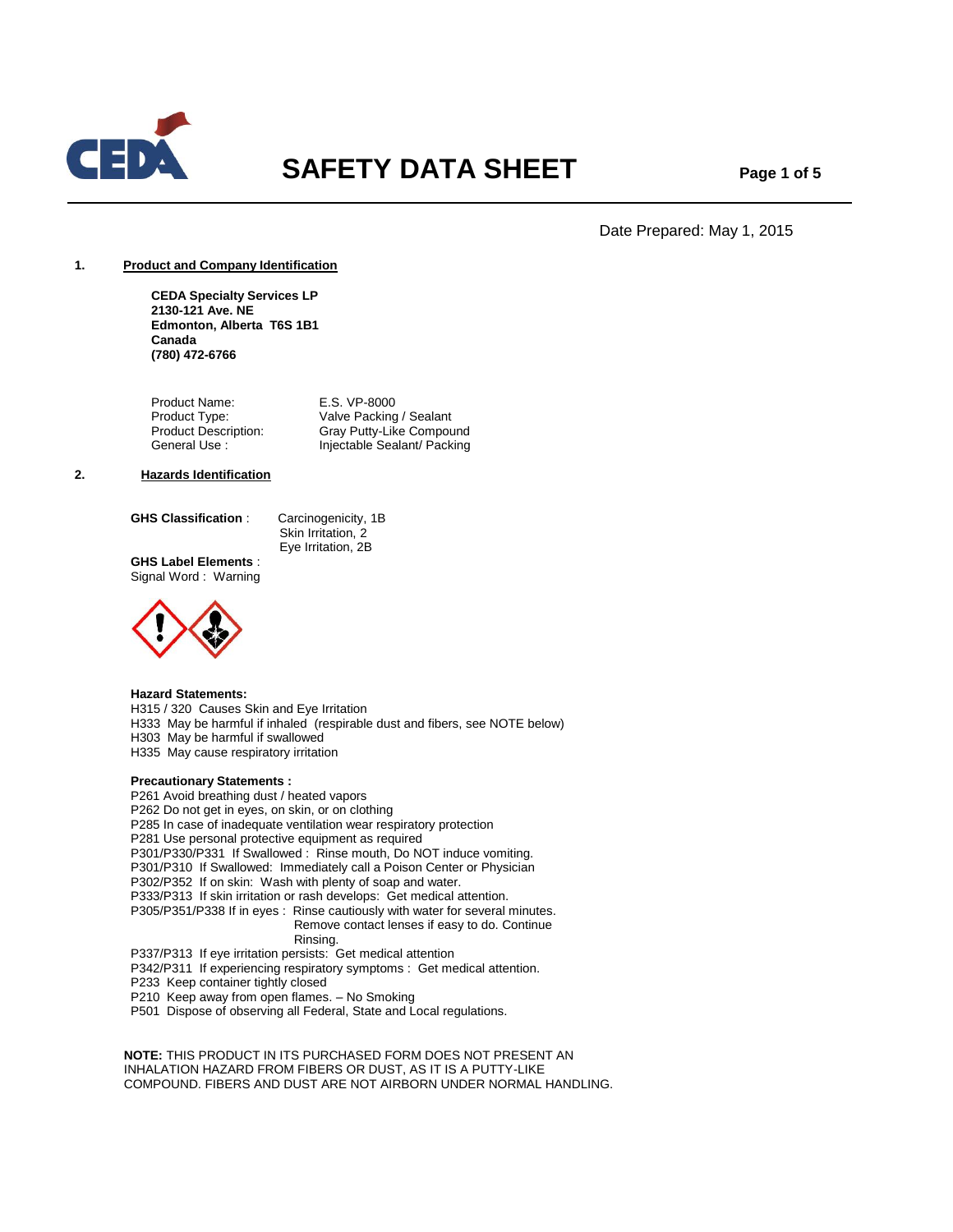#### **3. Composition / Information on Ingredients**

| CAS No.     | % by weight |
|-------------|-------------|
| Mixture     | 20-50       |
| 142844-00-6 | $1 - 20$    |
| 1332-58-7   | 20-50       |
| 7429-90-5   | $<$ 5       |
| 7782-42-5   | $1 - 20$    |
| 13463-67-7  | $<$ 1       |
|             |             |

\*Binder is practically non-toxic and non-irritating. However with any petroleum product, avoid prolonged or repeated skin contact.

## **4. First Aid Measures**

| Ingestion:  | DO NOT INGEST. Oral toxicity not determined.                                                   |
|-------------|------------------------------------------------------------------------------------------------|
| Inhalation: | Call a physician or get medical help immediately.<br>Remove to fresh air. If symptoms persist, |
|             | seek medical attention.                                                                        |
|             | Skin Contact: Wash with soap and water, consult physician if                                   |
|             | rash develops.                                                                                 |
|             | Eye Contact: Flush with water 15 minutes. If symptoms persist,                                 |
|             | seek medical attention.                                                                        |

## **5. Fire Fighting Measures**

 Recommended Extinguishing Agent: Foam, Dry Chemical, Carbon Dioxide, Water Fog Special Fire Fighting Procedures: Self contained breathing apparatus and protective clothing should be worn in fighting fires involving chemicals. (Professionally Trained Personnel). Hazardous Products Formed by Fire or Thermal Decomposition: CO, CO2, Aluminum Oxide, noxious or toxic fumes some of which may be irritating Unusual Fire or Explosion Hazards: Closed containers may rupture when exposed to extreme heat or fire conditions Compressed Gases: None Pressure at Room Temperature: Does not apply

## **6. Accidental Release Measures**

Steps to be taken in cases of spill or leak: Wear proper personal protective equipment. Remove any sources of ignition from the area and allow hot surfaces to cool. Return uncontaminated material to metal container and seal container tightly. Dispose of contaminated material or waste. Clean up with mineral spirits.

## **7. Handling and Storage**

| Avoid contamination from water.                                                                                                                                                                                                                                                                                                                                                                               |
|---------------------------------------------------------------------------------------------------------------------------------------------------------------------------------------------------------------------------------------------------------------------------------------------------------------------------------------------------------------------------------------------------------------|
|                                                                                                                                                                                                                                                                                                                                                                                                               |
| Avoid contact with skin and eyes. Do not breathe heated vapors. This<br>product in its purchased form does not create an inhalation hazard<br>from fibers or dust. If grinding or sanding or any other process is<br>performed to this compound will cause airborne particles wear<br>appropriate respirator to avoid breathing any dust or vapors.<br>Wear appropriate safety gear as required in work area. |
|                                                                                                                                                                                                                                                                                                                                                                                                               |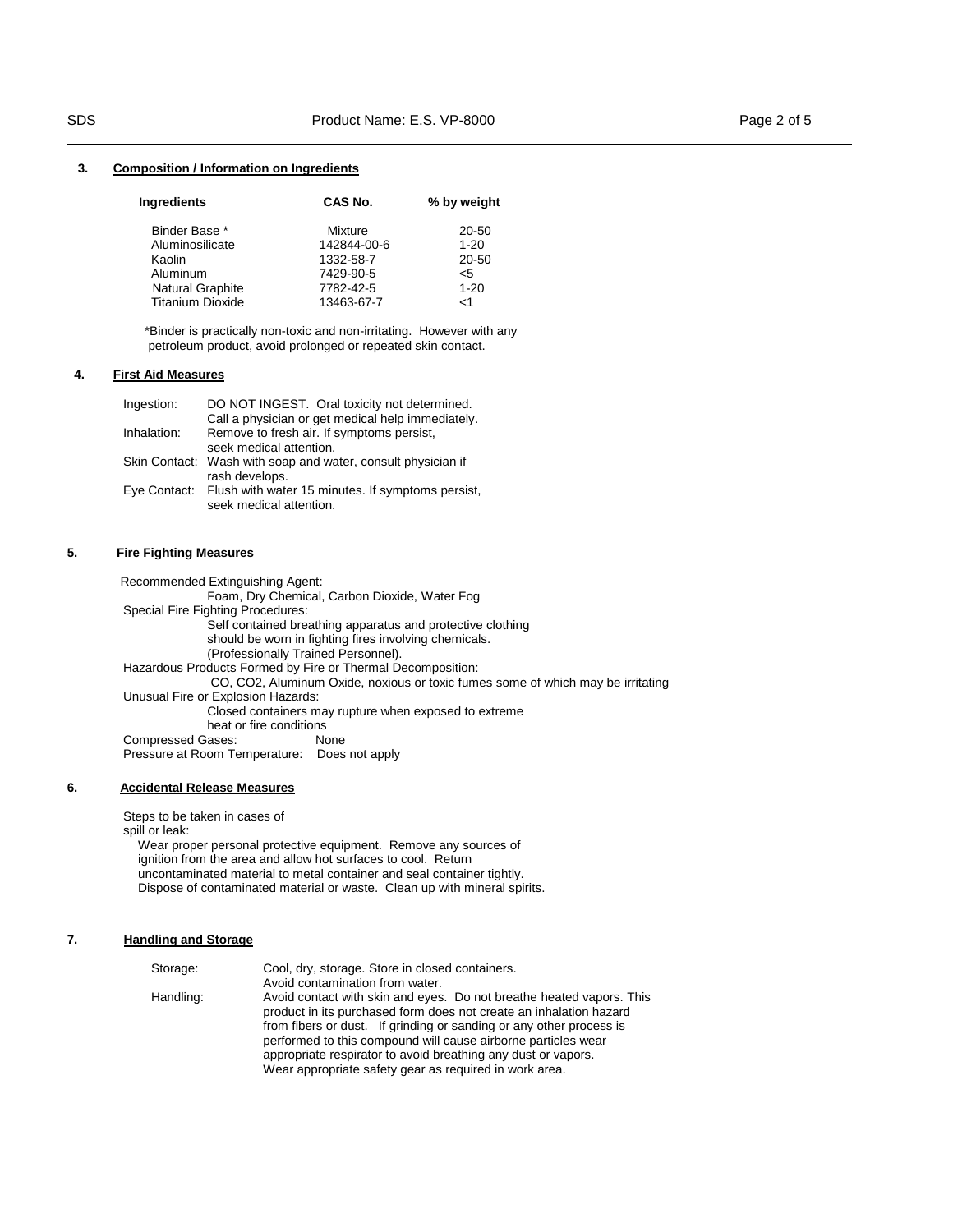| 8. | <b>Exposure Controls / Personal Protection</b>        |                                                                                                                                                                                        |                          |                                                                                                |
|----|-------------------------------------------------------|----------------------------------------------------------------------------------------------------------------------------------------------------------------------------------------|--------------------------|------------------------------------------------------------------------------------------------|
|    | <b>Exposure Limits</b><br>Ingredients                 | <b>ACGIH</b><br>(TLV)                                                                                                                                                                  | <b>OSHA</b><br>(PEL)     | <b>OTHER</b>                                                                                   |
|    | <b>Binder Base</b>                                    | Not Established                                                                                                                                                                        | Not Established          |                                                                                                |
|    | Aluminosilicate<br>(respirable ceramic fibers)        | 0.2 f/cc TLV, 8 hr, TWA                                                                                                                                                                | $0.5$ f/cc, 8 hr. TWA*   | * (Manufacturer Recommendation)<br>(California PEL is 0.2 f/cc, 8 hr TWA)                      |
|    | Kaolin                                                | 2 mg/m3 (resp. fraction)                                                                                                                                                               | 5 mg/m3 (resp. fraction) |                                                                                                |
|    | Aluminum                                              | 1 mg/m3 8 hrs Form: Respirable Fraction                                                                                                                                                |                          | 5 mg/m3 (as AI) 8 hours Form: Respirable Fraction<br>15 mg/m3 (as Al) 8 hours Form: Total Dust |
|    | Natural Graphite<br><b>Titanium Dioxide</b>           | 2.0 mg/m3 TWA Respirable Dust<br>10mg/m3 TWA                                                                                                                                           | N/E<br>15mg/m3           | 3 mg/m3 for nuisance dust                                                                      |
|    | Personal Protective Equipment (PPE)<br>Eyes:<br>Skin: | <b>Safety Glasses</b><br>Full face shield recommended. (during injection process)<br>Chemical resistant gloves.<br>Respiratory Protection: NIOSH approved for organic vapors and dust. |                          |                                                                                                |
|    | Other Protective Clothing or Equipment:               | Coveralls or other protective clothing. Safety equipment as required in area.                                                                                                          |                          |                                                                                                |
|    | Work / Hygienic Practices:                            | Avoid contact with skin. Wash hands before eating.                                                                                                                                     |                          |                                                                                                |

| Engineering Controls: | Ventilation: Local exhaust if poorly ventilated area or in confined spaces. |
|-----------------------|-----------------------------------------------------------------------------|
|                       | Ventilation should be provided during heat up to exhaust organic vapors     |
|                       | resulting from vaporization of certain organic agents                       |

# **9. Chemical and Physical Properties**

| Appearance:              | Gray putty-like compound                            |
|--------------------------|-----------------------------------------------------|
| Odor:                    | <b>Faint Odor</b>                                   |
| pH:                      | 6.9                                                 |
| Solubility in Water:     | <b>NIL</b>                                          |
| Specific Gravity:        | 1.75 (compressed) $(H2O = 1)$                       |
| <b>Evaporation Rate:</b> | Not Applicable                                      |
| Boiling Point:           | Not Applicable                                      |
| Melting Point:           | Not Applicable                                      |
| Vapor Pressure:          | Not Established                                     |
| Vapor Density:           | Not Established                                     |
| <b>VOC Content:</b>      | less than 1%                                        |
| Flash Point:             | over $400^{\circ}$ F.<br>Method: Cleveland Open Cup |
|                          |                                                     |

| Flammable Limits: |                 |
|-------------------|-----------------|
| IFL:              | Not Established |
| UFL:              | Not Established |

# **10. Stability and Reactivity**

| Stability:                | Stable                                                                          |
|---------------------------|---------------------------------------------------------------------------------|
| Hazardous Polymerization: | Will not occur                                                                  |
| Hazardous Decomposition   |                                                                                 |
| Or By-Products:           | CO, CO2, Aluminum Oxide, noxious or toxic fumes some of which may be irritating |
| Incompatibility:          | Strong Oxidizers and Strong Acids, Mineral Acids, Halogenated Hydrocarbons,     |
|                           | Strong Alkalies                                                                 |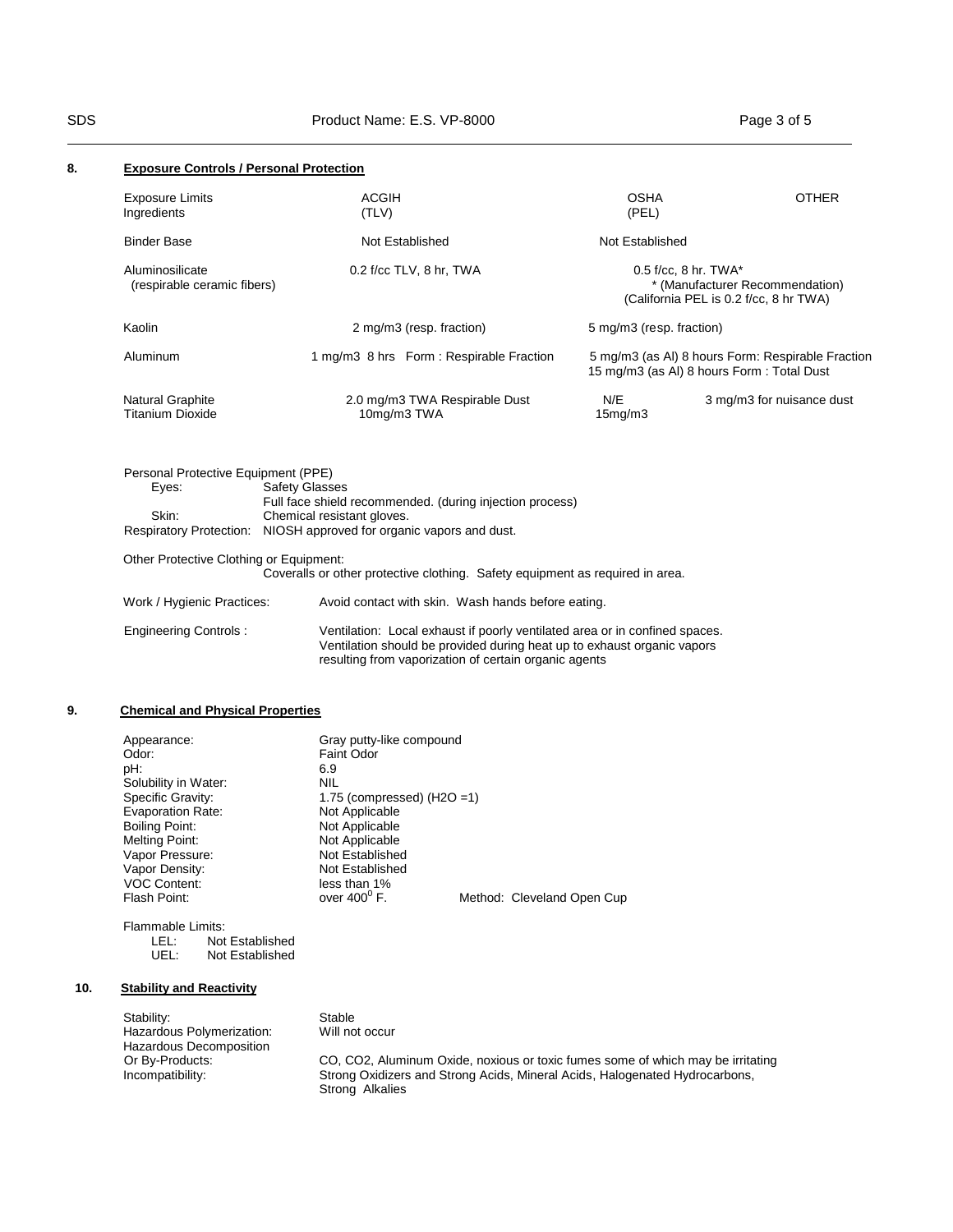## **11. Toxicology Information**

| Primary Routes of Entry:<br>Signs and Symptoms of Overexposure: |                         | Inhalation and contact.<br><b>Inhalation:</b> Possible dizziness or headaches,<br>respiratory irritation. Eyes: Redness and irritation.<br>Skin: Chemical dermatitis, redness and itching.                                                                                                                                                                                                                                                               |
|-----------------------------------------------------------------|-------------------------|----------------------------------------------------------------------------------------------------------------------------------------------------------------------------------------------------------------------------------------------------------------------------------------------------------------------------------------------------------------------------------------------------------------------------------------------------------|
| <b>Existing Conditions Aggravated</b>                           |                         |                                                                                                                                                                                                                                                                                                                                                                                                                                                          |
| by Exposure:                                                    |                         | Pre-existing skin condition if prolonged exposure<br>to skin. (Wear chemical resistant gloves) Respiratory<br>disorders, asthma, chronic emphysema, heart condition (if prolonged<br>and continuous exposure to dust or heated vapors).<br>Dust exposure is not a hazard with this product under normal use.<br>Product is in a putty-like form. (Organic vapors, Wear recommended<br>respirator if exceeding permissible exposure limit, see section 8) |
| Carcinogenicity                                                 |                         |                                                                                                                                                                                                                                                                                                                                                                                                                                                          |
| NTP:                                                            |                         | Ceramic Fibers, (respirable size) Reasonably Anticipated to be a Carcinogen                                                                                                                                                                                                                                                                                                                                                                              |
| IARC:                                                           |                         | Titanium Dioxide, Group 2B IARC<br>Ceramic Fibers, (respirable size) 2B                                                                                                                                                                                                                                                                                                                                                                                  |
| <b>OSHA Regulated:</b>                                          | NO.                     |                                                                                                                                                                                                                                                                                                                                                                                                                                                          |
| Toxicity:                                                       | Mixture, Not Determined |                                                                                                                                                                                                                                                                                                                                                                                                                                                          |
| Acute Health Hazards:                                           |                         | Skin: Contact on bare skin can cause chemical dermatitis,<br>redness, itching<br><b>Inhalation:</b> Breathing excessive vapors may cause dizziness                                                                                                                                                                                                                                                                                                       |
|                                                                 |                         | or headaches irritation of eyes, nose, throat, lungs and                                                                                                                                                                                                                                                                                                                                                                                                 |
|                                                                 |                         | can cause central nervous system depression.                                                                                                                                                                                                                                                                                                                                                                                                             |
| Chronic Health Hazards:                                         | Inhalation:             |                                                                                                                                                                                                                                                                                                                                                                                                                                                          |
|                                                                 |                         | Carcinogen. Ceramic Fibers, NTP Reasonably Anticipated to be a Carcinogen.<br>(Wear recommended respirator if exceeding permissible exposure limit, see section 8)                                                                                                                                                                                                                                                                                       |

#### **See note below.**

**NOTE**: THIS PRODUCT IN ITS PURCHASED FORM DOES NOT PRESENT AN INHALATION HAZARD FROM FIBERS OR DUST, AS IT IS A PUTTY-LIKE COMPOUND. FIBERS AND DUST ARE NOT AIRBORN UNDER NORMAL HANDLING.

#### **12. Ecological Information**

None Known

## **13. Disposal Considerations**

Recommended Methods of Disposal:

RCRA 40 CFR 261 Classification : This product as purchased does not fall under current US EPA RCRA definitions of Hazardous Waste.

Certain state regulations could affect whether a material is considered a hazardous waste upon disposal. It must also be noted that a material can become a hazardous waste if it is mixed with or comes in contact with a hazardous substance during use. Under RCRA it is the responsibility of user of a product to determine at the time of disposal, whether a material should be classified as a hazardous waste.

# **14. Transport Information**

DOT (49 CFR 172): Not Regulated<br>IATA : Not Regulated Not Regulated Liquid / Solid (per ASTM D 4359-90) : Material is a solid